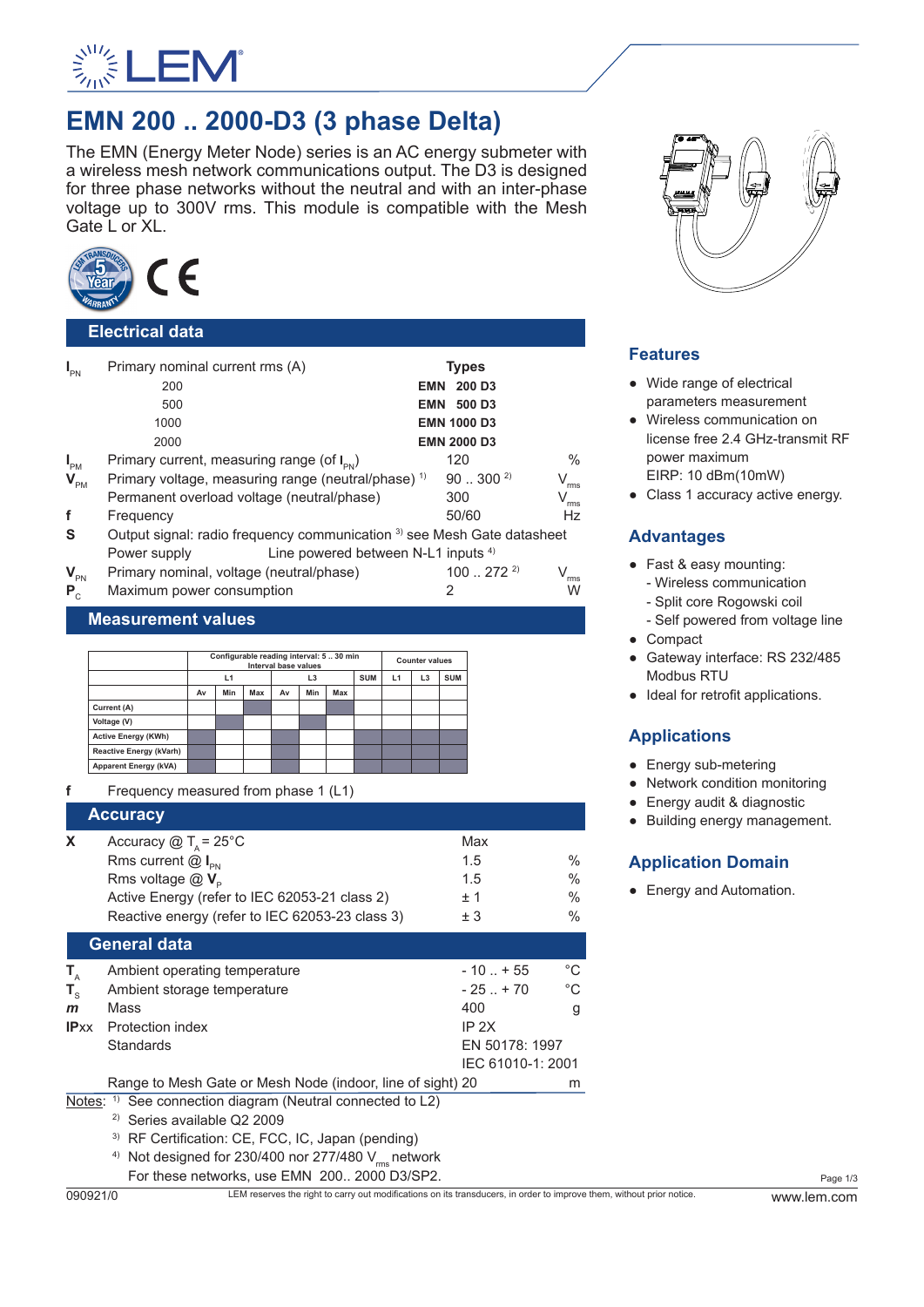

# **EMN 200 .. 2000-D3 (3 phase Delta)**

## **Isolation characteristics**



Isolation class II IEC 61010-1 cat III 300 Vrms Pollution degree: PD2

## **Safety**

CB test Certificate N° FR 583050 IEC System for mutual recognition of test certificates for electrical equipment (IECEE) CB Scheme



This transducer must be used in electric/electronic equipment with respect to applicable standards and safety requirements in accordance with the manufacturer's operating instructions.



Caution, risk of electrical shock: Do not remove any parts of the EMN - D3



For current sensor (Rogowski coil) mounting: make sure that the power cable on which the Rogowski coil will be attached is powered off.